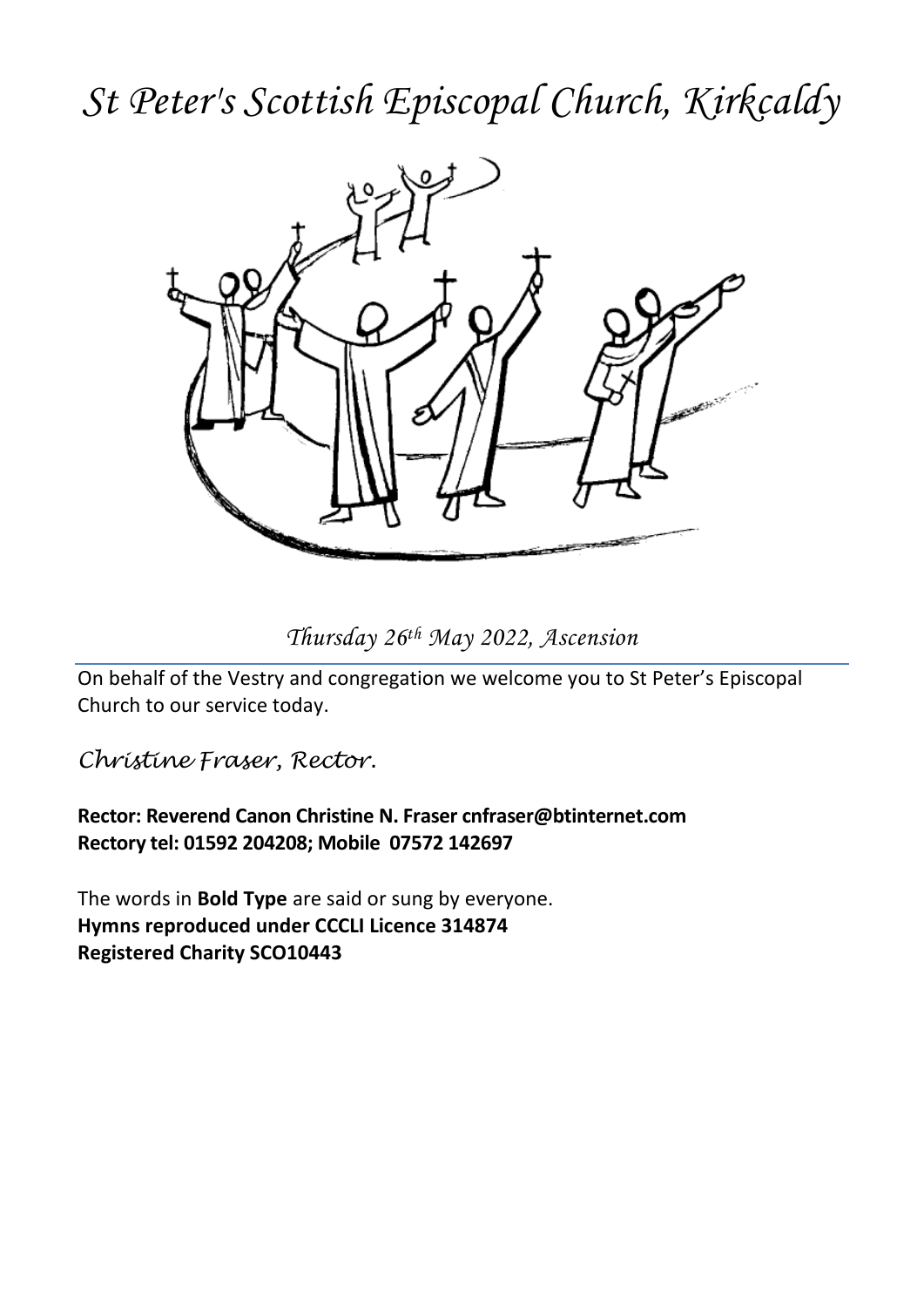| Introit Hymn:  |                                                                                 | 130 Hail the day that sees him rise                                                                                                                                                                                                                                                                                                                |  |  |  |
|----------------|---------------------------------------------------------------------------------|----------------------------------------------------------------------------------------------------------------------------------------------------------------------------------------------------------------------------------------------------------------------------------------------------------------------------------------------------|--|--|--|
| Collect:       |                                                                                 | Almighty God, your Son Jesus Christ ascended to the throne of<br>heaven that he might rule over all things as Lord. Keep the<br>Church in the unity of the Spirit and in the bond of peace, and<br>bring the whole of creation to worship at his feet, who is alive<br>and reigns with you and the Holy Spirit, one God, now and for<br>ever. Amen |  |  |  |
| Readings:      |                                                                                 | The Old Testament Reading and the New Testament Reading are read<br>by a member of the Readers Group                                                                                                                                                                                                                                               |  |  |  |
| First reading: |                                                                                 | (Page 148) Acts 1.1-11                                                                                                                                                                                                                                                                                                                             |  |  |  |
| Psalm:         | 47                                                                              |                                                                                                                                                                                                                                                                                                                                                    |  |  |  |
| 1.             | Clap your hands, all you nations;<br>shout to God with cries of joy.            |                                                                                                                                                                                                                                                                                                                                                    |  |  |  |
| 2.             | For the Lord Most High is awesome,<br>the great King over all the earth.        |                                                                                                                                                                                                                                                                                                                                                    |  |  |  |
| 3.             | He subdued nations under us,<br>peoples under our feet.                         |                                                                                                                                                                                                                                                                                                                                                    |  |  |  |
| 4.             | He chose our inheritance for us,<br>the pride of Jacob, whom he loved.          |                                                                                                                                                                                                                                                                                                                                                    |  |  |  |
| 5.             | God has ascended amid shouts of joy,<br>the Lord amid the sounding of trumpets. |                                                                                                                                                                                                                                                                                                                                                    |  |  |  |
| 6.             | Sing praises to God, sing praises;<br>sing praises to our King, sing praises.   |                                                                                                                                                                                                                                                                                                                                                    |  |  |  |
| 7.             | For God is the King of all the earth;<br>sing to him a psalm of praise.         |                                                                                                                                                                                                                                                                                                                                                    |  |  |  |
| 8.             | God reigns over the nations;<br>God is seated on his holy throne.               |                                                                                                                                                                                                                                                                                                                                                    |  |  |  |
| 9.             | The nobles of the nations assemble                                              | as the people of the God of Abraham,                                                                                                                                                                                                                                                                                                               |  |  |  |

for the kings of the earth belong to God; he is greatly exalted.